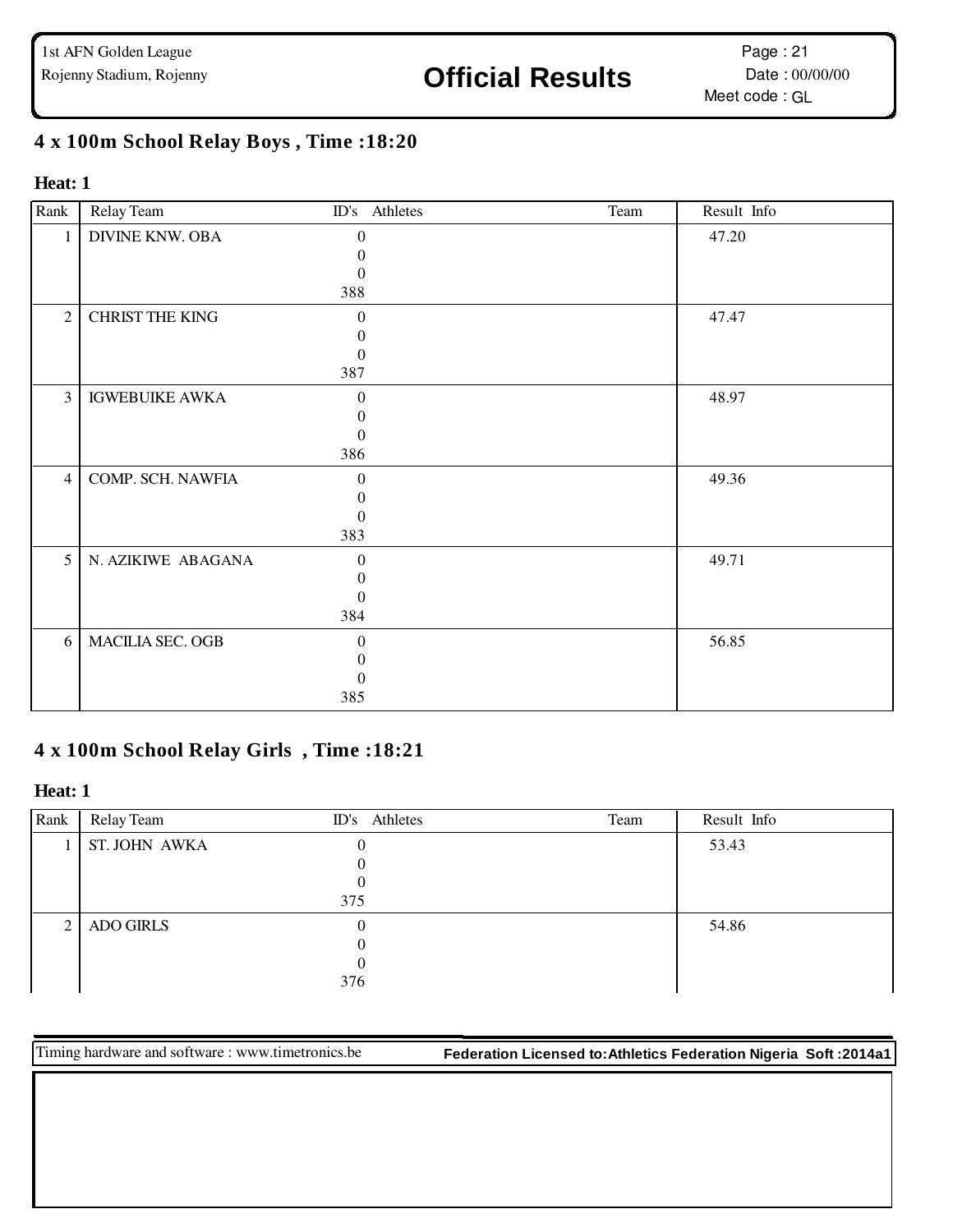1st AFN Golden League Rojenny Stadium, Rojenny **Constant Constant Constant Constant Constant Constant Constant Constant Constant Constant Constant Constant Constant Constant Constant Constant Constant Constant Constant Constant Constant Constan** 3 ANGLICAN GIRLS OBA 0 57.59 4 GIRLS SEC SCH 0 58.00 5 GIRLS SEC. ABAGANA 0 58.20 6 DIVINE KNOW OBA 0 58.38 7 | MACILIA MEN 0 60.84 Page : 22 Meet code : GL Date: 00/00/00

### **4 x 400m Women School Relays , Time :18:27**

#### **Heat: 1**

| Rank           | Relay Team           | ID's Athletes       | Team | Result Info |
|----------------|----------------------|---------------------|------|-------------|
| 1              | Divine Know. Sec Sch | 0                   |      | 4:35.91     |
|                |                      |                     |      |             |
|                |                      | 0                   |      |             |
|                |                      | 396                 |      |             |
| $\overline{2}$ | St. John of God      | $\Omega$            |      | 4:47.89     |
|                |                      |                     |      |             |
|                |                      | 0                   |      |             |
|                |                      | 397                 |      |             |
| 3              | Girls Sec Sch, Awka  | $\Omega$            |      | 4:48.26     |
|                |                      |                     |      |             |
|                |                      | 0                   |      |             |
|                |                      | 395                 |      |             |
| $\overline{4}$ | Girls Sec Sch Abagan | $\theta$            |      | 5:05.73     |
|                |                      | 0                   |      |             |
|                |                      | 0                   |      |             |
|                |                      | 393 Nwanaga Kelechi |      |             |

Timing hardware and software : www.timetronics.be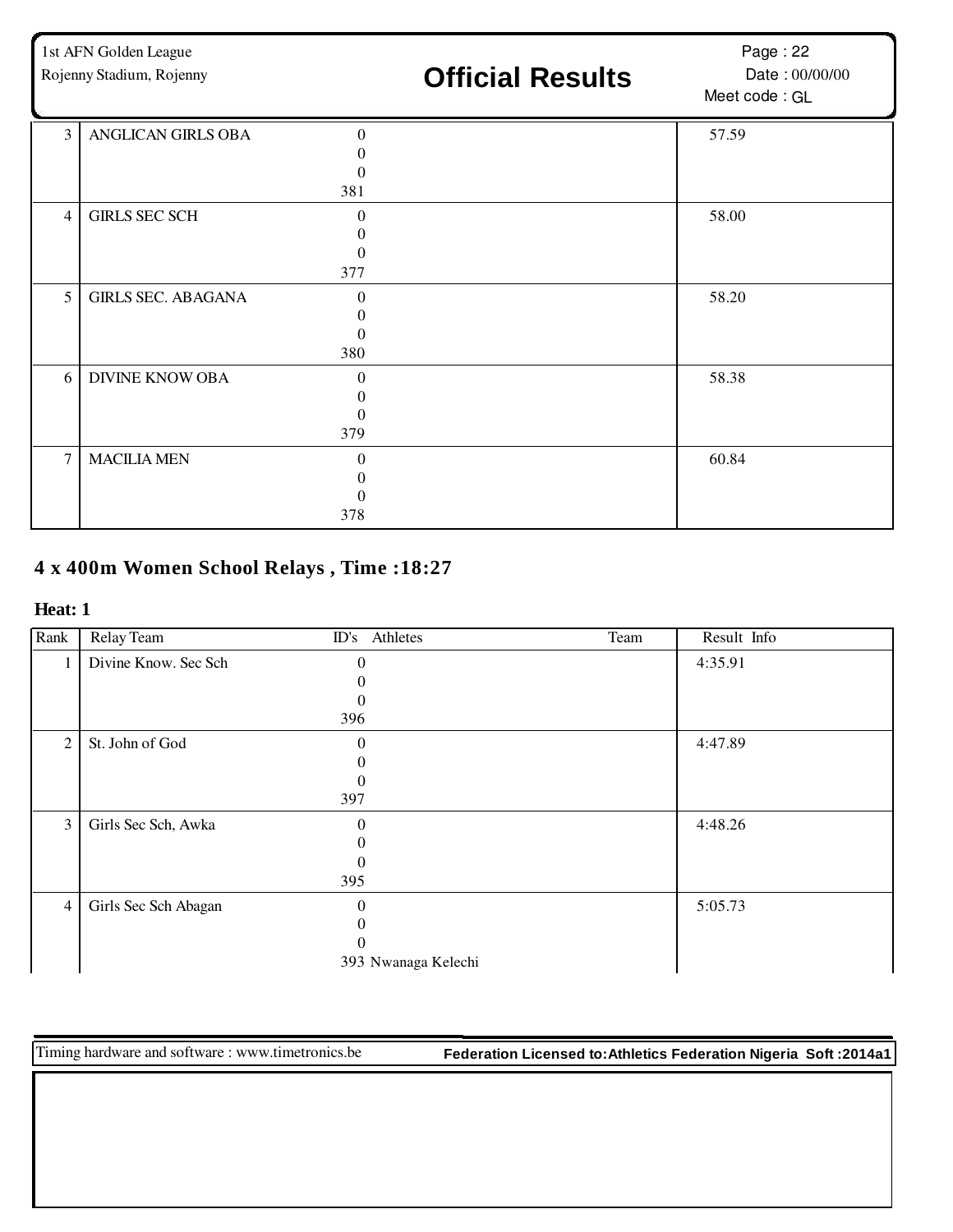| 1st AFN Golden League<br>Rojenny Stadium, Rojenny |                 |                    | <b>Official Results</b> | Page: 23<br>Date: 00/00/00<br>Meet code: GL |
|---------------------------------------------------|-----------------|--------------------|-------------------------|---------------------------------------------|
|                                                   | Macilia Sec Sch | U<br>0<br>0<br>458 |                         | 5:20.45                                     |

# **4 x 400m Men School Relays , Time :18:28**

### **Heat: 1**

| Rank           | Relay Team           | Athletes<br>ID's | Team | Result Info |
|----------------|----------------------|------------------|------|-------------|
| 1              | Divine Know Oba      | 0                |      | 3:46.10     |
|                |                      |                  |      |             |
|                |                      |                  |      |             |
|                |                      | 392              |      |             |
| 2              | Christ the King Coll | 0                |      | 3:52.23     |
|                |                      | 0                |      |             |
|                |                      |                  |      |             |
|                |                      | 389              |      |             |
| $\mathfrak{Z}$ | Boys Sec Sch Ojoto   | 0                |      | 3:54.87     |
|                |                      |                  |      |             |
|                |                      |                  |      |             |
|                |                      | 394              |      |             |

## **4 x 100m Women Final , Time :18:26**

### **Heat: 1**

| Rank           | Relay Team     | ID's Athletes  | Team | Result Info |
|----------------|----------------|----------------|------|-------------|
| $\mathbf{1}$   | <b>CUSTOMS</b> | $\theta$       |      | 46.40       |
|                |                | $\Omega$       |      |             |
|                |                | $\Omega$       |      |             |
|                |                | 484            |      |             |
| $\overline{2}$ | CDA            | $\theta$       |      | 46.54       |
|                |                | $\Omega$       |      |             |
|                |                | $\Omega$       |      |             |
|                |                | 485            |      |             |
| 3              | ${\rm NSCDC}$  | $\overline{0}$ |      | 46.80       |
|                |                | $\theta$       |      |             |
|                |                | $\theta$       |      |             |
|                |                | 482            |      |             |
| $\overline{4}$ | <b>POLICE</b>  | $\theta$       |      | 47.63       |
|                |                | $\theta$       |      |             |
|                |                | $\Omega$       |      |             |
|                |                | 483            |      |             |

Timing hardware and software : www.timetronics.be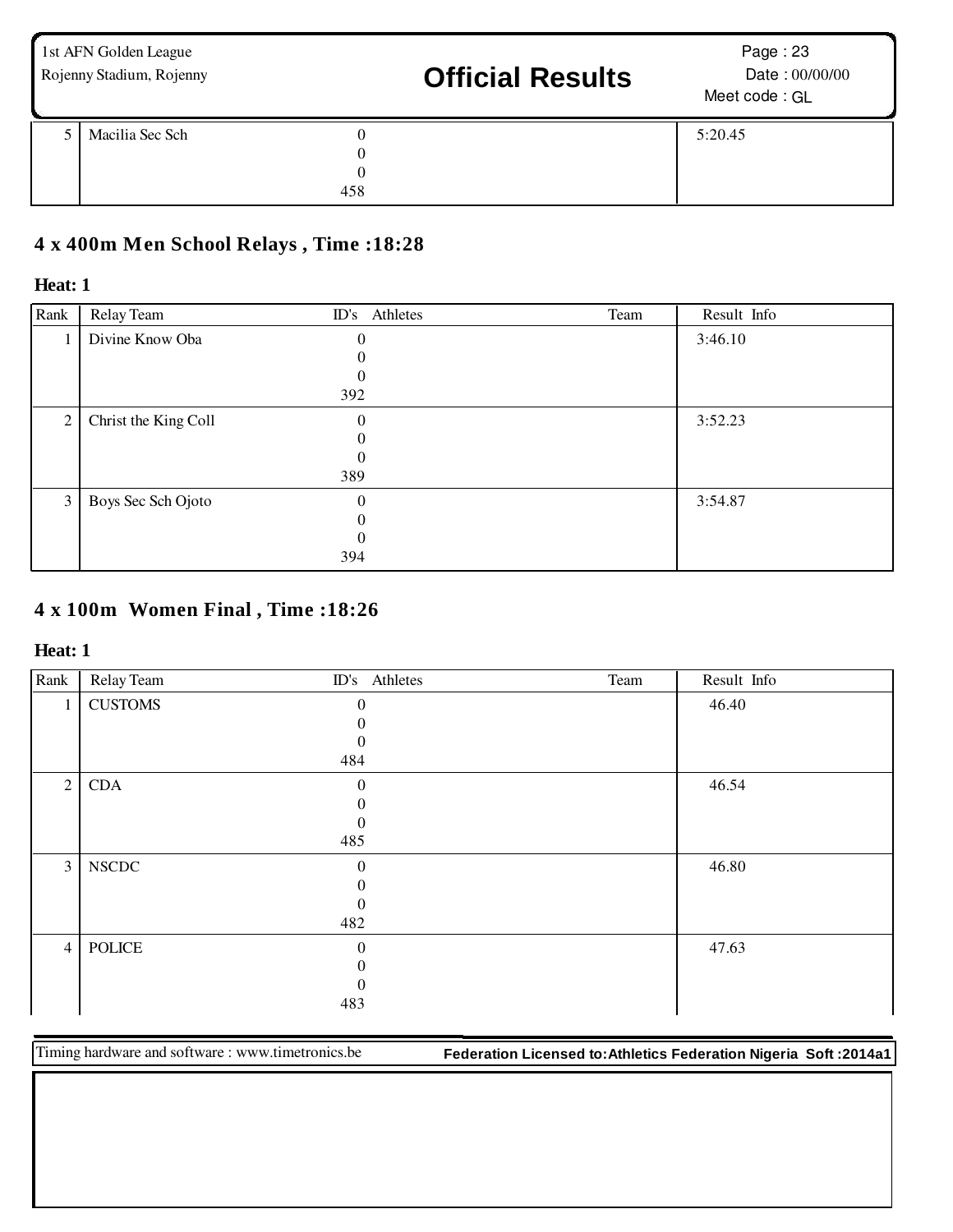| 1st AFN Golden League<br>Rojenny Stadium, Rojenny |              |                                         | <b>Official Results</b> | Page: 24<br>Date: 00/00/00<br>Meet code: GL |
|---------------------------------------------------|--------------|-----------------------------------------|-------------------------|---------------------------------------------|
|                                                   | <b>DELTA</b> | 0<br>$\Omega$<br>$\Omega$<br>480        |                         | 47.91                                       |
| 6                                                 | <b>HIT</b>   | $\Omega$<br>$\Omega$<br>$\Omega$<br>486 |                         | 49.99                                       |

## **4 x 100m Men Final , Time :18:23**

### **Heat: 1**

| Rank           | Relay Team                      | ID's Athletes    | Team | Result Info |
|----------------|---------------------------------|------------------|------|-------------|
| $\mathbf{1}$   | ${\rm NSCDC}$                   | $\boldsymbol{0}$ |      | 40.41       |
|                |                                 | $\Omega$         |      |             |
|                |                                 | $\boldsymbol{0}$ |      |             |
|                |                                 | 487              |      |             |
| $\overline{2}$ | $\operatorname{POLICE}$         | $\mathbf{0}$     |      | 40.48       |
|                |                                 | $\theta$         |      |             |
|                |                                 | $\mathbf{0}$     |      |             |
|                |                                 | 490              |      |             |
| $\mathfrak{Z}$ | $\ensuremath{\mathsf{CUSTOMS}}$ | $\boldsymbol{0}$ |      | 40.52       |
|                |                                 | $\overline{0}$   |      |             |
|                |                                 | $\mathbf{0}$     |      |             |
|                |                                 | 493              |      |             |
| $\overline{4}$ | $\ensuremath{\mathsf{ESTEEM}}$  | $\mathbf{0}$     |      | 41.40       |
|                |                                 | $\Omega$         |      |             |
|                |                                 | $\theta$         |      |             |
|                |                                 | 495              |      |             |
| 5 <sup>5</sup> | FAVOURED STAR                   | $\mathbf{0}$     |      | 42.07       |
|                |                                 | $\boldsymbol{0}$ |      |             |
|                |                                 | $\overline{0}$   |      |             |
|                |                                 | 491              |      |             |
| 6              | ${\bf A}{\bf B}{\bf I}{\bf A}$  | $\mathbf{0}$     |      | 43.31       |
|                |                                 | $\Omega$         |      |             |
|                |                                 | $\boldsymbol{0}$ |      |             |
|                |                                 | 492              |      |             |
| $\overline{7}$ | <b>DELTA</b>                    | $\mathbf{0}$     |      | 43.59       |
|                |                                 | $\Omega$         |      |             |
|                |                                 | $\theta$         |      |             |
|                |                                 | 489              |      |             |

Timing hardware and software : www.timetronics.be